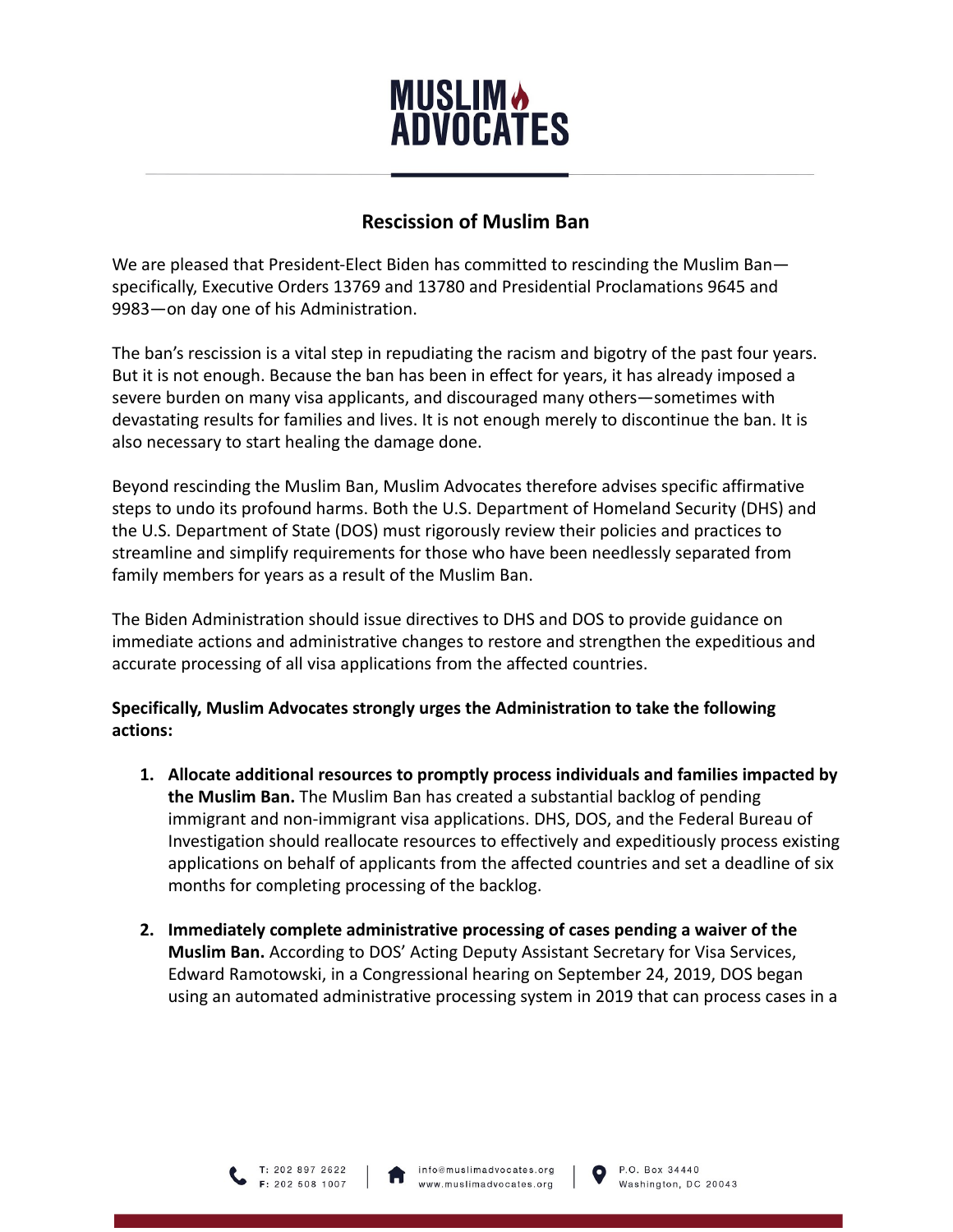matter of days. $1$  The Administration should adopt a deadline to clear the backlog of cases stuck in administrative processing within the first 60 days of the Administration.

- **3. Direct the re-opening of previously rejected immigrant visa applications upon request.**  DOS should be directed to reopen within 90 days immigrant visa applications that were rejected on the basis of the Muslim Ban without requiring new applications or supporting documents. Those re-opened applications should be promptly processed and not be rejected or subject to a request for updated documentation if the visa application was approvable but for the Muslim Ban.
- **4. Request no new additional fees or interviews for non-immigrant visa applicants refused due to the Muslim Ban who have already paid fees or given interviews.** DOS should be directed to waive fees and interviews for non-immigrant visa applicants who previously paid fees and attended interviews related to applications refused as a result of the Muslim Ban. If an interview is required, the Administration should prioritize scheduling interviews for non-immigrant visa applicants refused due to the Muslim Ban over first time non-immigrant visa applicants.
- **5. Publish without delay all data related to the impact of the Muslim Ban.** All data related to the number of applicants covered by the Muslim Ban, broken down by nationality, should be published as expeditiously as possible and should be made widely available and easily accessible within 90 days; also publish all documentation pertaining to the reasons for the initial ban, the choice of nations covered by the ban, and the evidence of security shortfalls that were used to employed to justify the ban. Sufficient information should be made public to clarify the actual basis both for the ban and for the inclusion of specific countries and visa types.
- **6. Initiate an interagency audit of processing and security vetting procedures for applicants from countries affected by the Muslim ban and other Muslim-majority countries, as well as applicants perceived or classified as Muslim.** The Trump Administration has adopted policies and practices beyond the Muslim Ban that have delayed or denied applicants from Muslim-majority countries. Those policies and practices should be reviewed and modified as appropriate to ensure that applicants from Muslim-majority countries are subject to the same rules and processes as those from other countries.
- **7. Revise the Foreign Affairs Manual.** Within 60 days, the Foreign Affairs Manual must be restored to its pre-2017 guidance, wherein additional administrative processing beyond the standard security checks was required only in specific circumstances and not for

<sup>1</sup> *Oversight of the Trump Admin.'s Muslim Ban: Joint Hearing Before the Subcomm. on Immigration & Citizenship of the H. Comm. on the Judiciary & Subcomm. on Oversight & Investigations of the H. Foreign Affairs Comm.* , 116th Cong. 2 (2019) (statement of Edward Ramotowski, Deputy Assistant Sec'y, Bureau of Consular Affairs, U.S. Dep't of State), [https://docs.house.gov/meetings/JU/JU01/20190924/109976/HHRG-116-JU01-Wstate-RamotowskiE-2019092](https://docs.house.gov/meetings/JU/JU01/20190924/109976/HHRG-116-JU01-Wstate-RamotowskiE-20190924.pdf) 4.pdf.